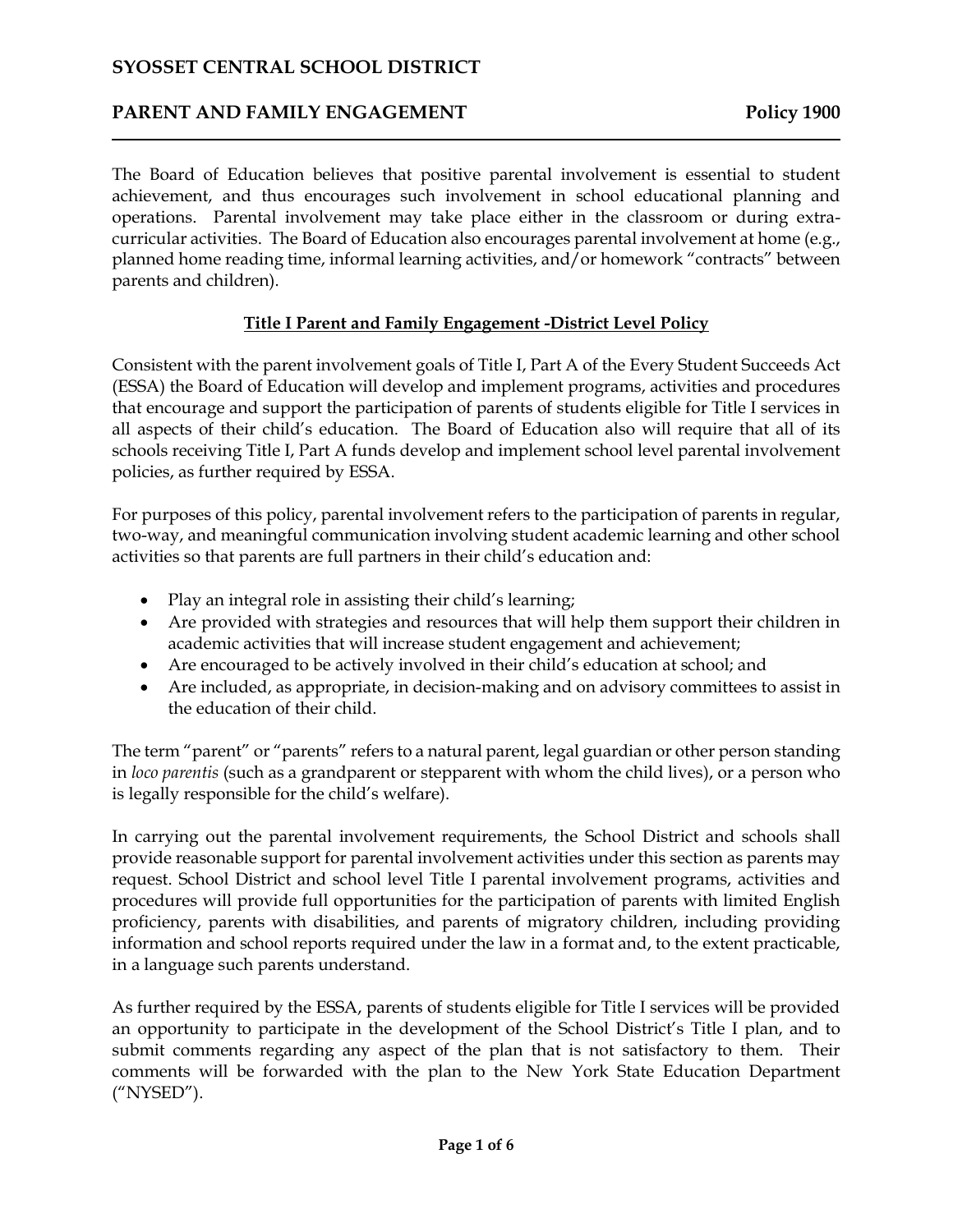# **PARENT AND FAMILY ENGAGEMENT POLICY 1900**

 Parents also will be provided with an opportunity to participate in the process for developing a school improvement plan when the school their child attends fails to make adequate yearly progress for two consecutive years and is identified as a school in need of improvement.

 School District staff will undertake the following actions to provide opportunities for parental involvement in the development of the School District-Wide Parental Involvement Plan ("PIP"):

- Identify the needs of parents/families to assist with the education of their children.
- Identify strategies to support successful school and family interactions.
- • Involve parents in the joint development of the Title I Plan. If the plan is not satisfactory to the parents of children participating in Title I programs, the School District will submit accommodate various parent schedules, and the accessibility of the meetings being held in the school their child attends. Further, parents will be surveyed by telephone and by electronic means (if available) to determine availability. any parent comments to the NYSED along with the School District's plan including, but not limited to, the number of opportunities to meet with school staff, flexible times to
- but not limited to, updated correspondence that complies with NYSED requirements. The Superintendent of Schools or his/her designee will provide such updates to the principals • Provide the coordination, technical assistance, and support necessary to assist participating schools in planning and implementing effective parent involvement activities to improve student academic achievement and school performance including, of the designated buildings.
- • Build the schools' and parents' capacity for strong parental involvement through implementing and encouraging participation in appropriate parental involvement activities including, but not limited to, providing the Title I teachers with the time, space, and resources necessary to work effectively with parents.
- • Coordinate and integrate parental involvement strategies under Title I with those of other programs including Developmental Adolescent Literacy.
- • Conduct, with the involvement of parents, an annual evaluation of the content and Title I schools. The evaluation shall include identifying barriers to greater participation by parents in activities under the policy and use the findings of the evaluation to design participating students during the fall meeting. This will be conducted by the principals or his/her designees of the designated buildings. The parents will provide feedback regarding their role as full participants in being given an (a) opportunity to develop the children in literacy. effectiveness of the parental involvement policy in improving the academic quality of the strategies for more effective parental involvement and, to revise, if necessary, the parental involvement policies at the administration and school levels surveying parents of building PIP, (b) accessibility to Title I teachers, and (c) utility of materials to assist their
- • Involve parents of children in Title I programs in decisions regarding how funds reserved for parental involvement activities are spent by requiring their participation in the Consolidated Grant Application.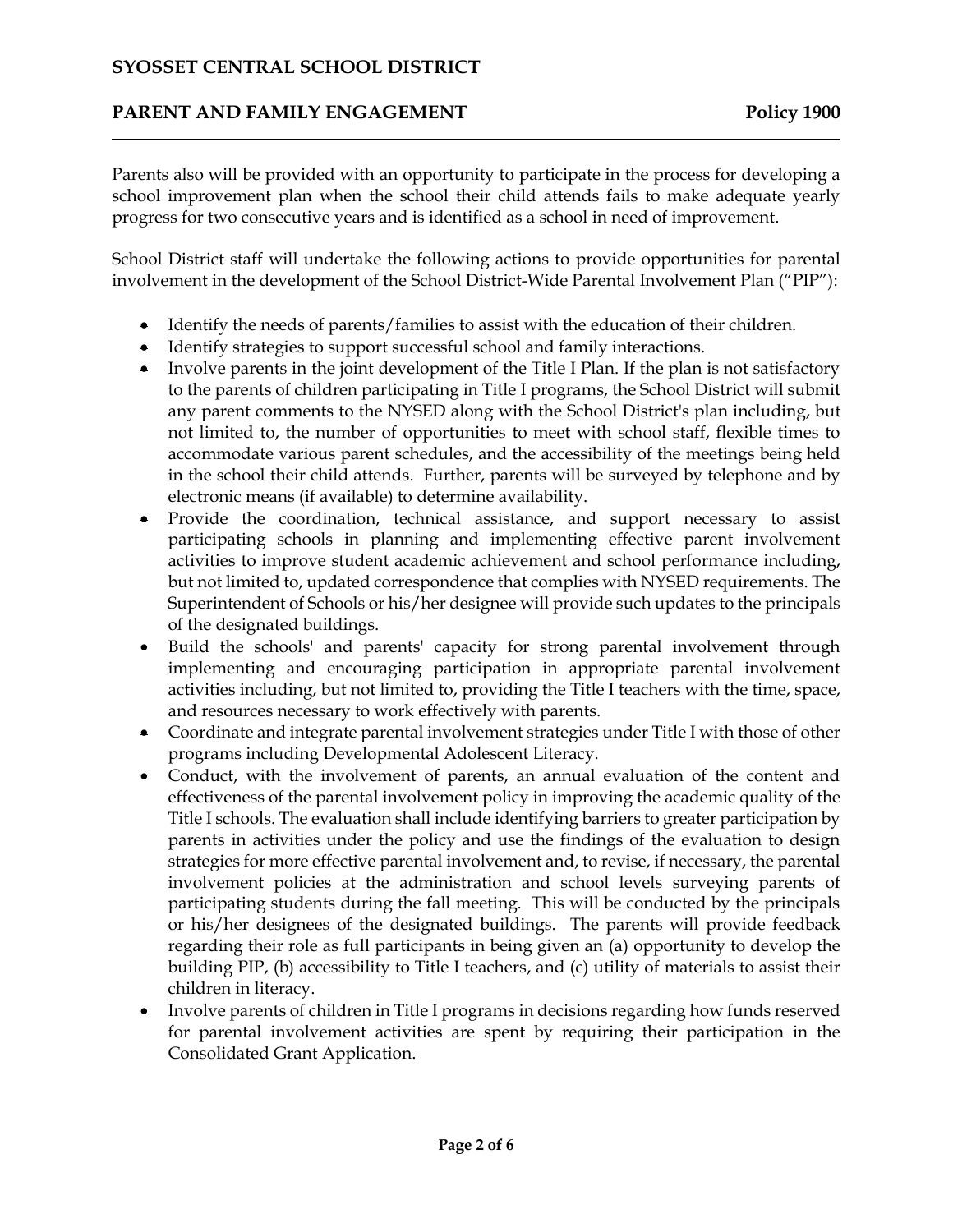# **PARENT AND FAMILY ENGAGEMENT POLICY 1900**

 Appropriate staff will conduct, with the involvement of parents, an annual evaluation of the content and effectiveness of the parental involvement plan in improving the academic quality of Title I schools, including the identification of barriers to greater participation by parents in activities under this policy, and the revision of parent involvement policies necessary for more effective involvement.

#### School Level Parent and Family Engagement Plans

 receiving federal financial assistance under Title I, Part A with the technical assistance and all other support deemed necessary by the principals to assist them in planning and implementing The Superintendent of Schools or his/her designee will provide all schools in the School District effective parental involvement programs and activities that improve student achievement and school performance. As appropriate to meet individual local needs, each designated school will:

- participation in Title I programs and to explain Title I requirements and the right of the parents to be involved. All parents of children participating in Title I programs will be • Convene an annual meeting, at a convenient time, to inform parents of their school's invited and encouraged to attend the meeting;
- parents will be surveyed by telephone and by electronic means (if available) to determine • Offer multiple meetings with flexible times to accommodate various parent schedules, and the accessibility of the meetings being held in the school their child attends. Further, availability;
- Provide (with funds provided under this provision of law) transportation, child care, or home visits, as such services relate to parental involvement;
- • Involve parents in an organized, ongoing, and timely way in the planning, review, and improvement of Title I programs, including the planning, review, and improvement of annual evaluation of the content and effectiveness of the parental involvement policy in improving the academic quality of the Title I schools. The evaluation shall include using the findings of the evaluation to design strategies for more effective parental fall meeting. This will be conducted by the principals or his/her designees of the the school parental involvement policy. Conduct, with the involvement of parents, an identifying barriers to greater participation by parents in activities under the policy and involvement and, to revise, if necessary, the parental involvement policies at the administration and school levels surveying parents of participating students during the designated buildings;
- • Provide parents of participating children with timely information about programs, a description and explanation of the curriculum in use in Title I programs, the forms of academic assessment used to measure student progress, the proficiency levels students are expected to meet, and if requested by parents, opportunities for regular meetings to education of their children and respond to any such suggestions as soon as practicable; formulate suggestions and to participate, as appropriate, in decisions relating to the and
- Develop a school-parent compact jointly with parents that outlines how parents, school staff and students will share the responsibility for improved student academic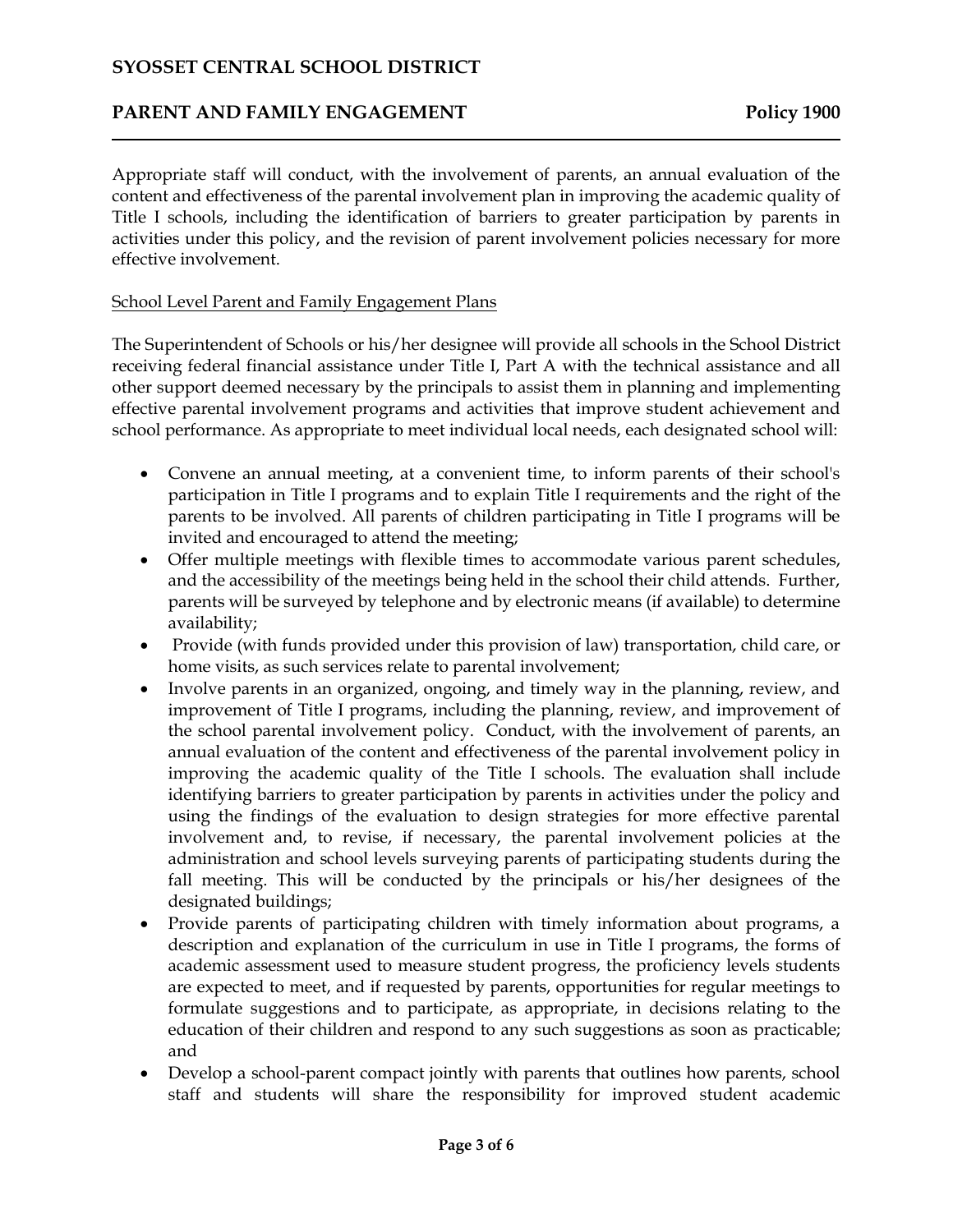# **PARENT AND FAMILY ENGAGEMENT POLICY 1900**

 achievement and detail the means by which the school and parents will build and develop a partnership to help all children achieve the state's standards.

The compact must include:

- instruction in a supportive and effective learning environment that enables the children • A description of the school's responsibility to provide high-quality curriculum and served in Title I schools to meet the State's student academic achievement standards;
- • A description of the ways in which each parent will be responsible for supporting their children's learning, such as monitoring attendance, homework completion, television decisions relating to the education of their children and positive use of extracurricular watching, volunteering in their child's classroom and participating, as appropriate, in time; and
- • Address the importance of communication between teachers and parents on an ongoing basis including, but not limited to:
	- o Parent-teacher conferences in elementary schools, at least annually, during which the compact shall be discussed as the compact relates to the individual child's achievement;
	- o Trimester reports to parents on their children's progress; and
	- o Reasonable access to staff, and opportunities to volunteer and participate in their child's class.

 involved, parents, and the community in order to improve student academic achievement, each To provide effective involvement of parents and to support a partnership among the schools Title I school shall:

 • Provide assistance to parents of children served by the School District or school, in school year at each of its schools to provide this information to parents, students and staff; understanding such topics as the State's academic content standards and State student academic achievement standards, State and local academic assessments, the requirements of this part, and how to monitor a child's progress and work with educators to improve the achievement of their children. The School District will host conferences during the

To achieve this objective, the school offers:

- Parent Orientation for incoming Kindergarten, Middle and High School Families
- School visits and scheduling conferences for grade 7-12 students and families
- Back-to-School/curriculum nights for each grade level, K- 12
- Parent-Teacher Conferences, K through Grade 12
- Kindergarten screening prior to the start of the school year
- Informational Title I meeting at identified Title I schools
- • Title I funds may be used to pay reasonable and necessary expenses including transportation and childcare; to enable parents to participate in meetings and training.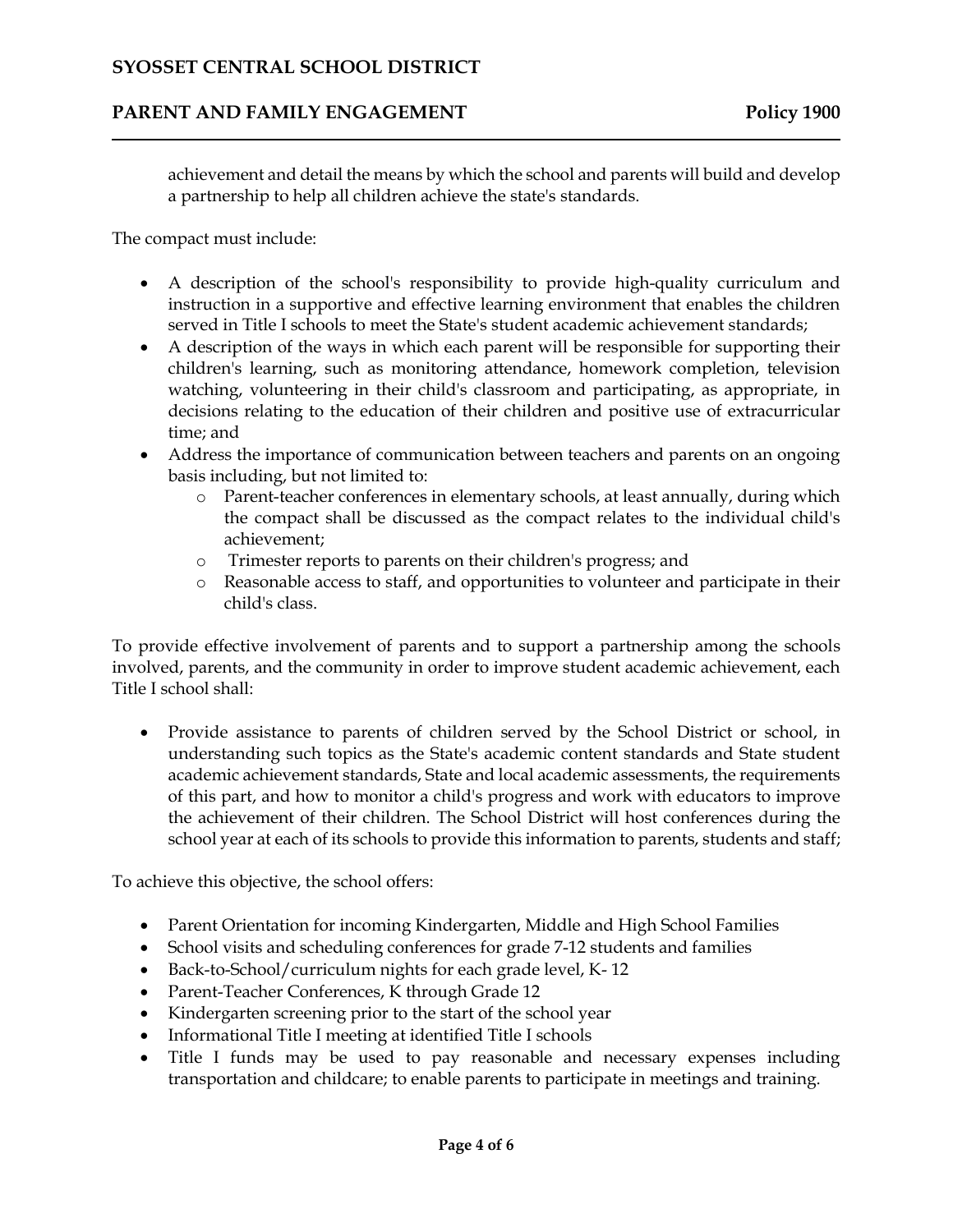### **PARENT AND FAMILY ENGAGEMENT POLICY 1900**

This will include collaboration with Parent-Teacher Association.

 their children to improve their children's achievement, such as literacy training and using content to enable parents to assist their children, if they choose, at home. To achieve this objective, the school may provide: • Provide materials and training by teachers funded by Title I to help parents work with technology, as appropriate; to foster parental involvement including, but not limited to, extending invitations to parents to attend conferences geared to reviewing literature

- Parent information meetings on New York State assessments, learning standards, school curricula and student safety.
- • Regular school-wide forums held throughout the school year on topics related to teaching and learning.
- Coordinate with public libraries regarding curriculum-based materials and use of school library to engage parents in workshops connected with academic achievement.
- Comprehensive school website featuring instructional information, announcements, and e-mail access to all teaching staff.
- • Annually published school calendar highlighting the dates of the New York State Assessments.
- • Educate teachers, Pupil Services personnel, Principals, and other staff, with the assistance of parents, in the value and utility of contribution of parents, and in how to reach out to, communicate with, and work with parents as equal partners, implement and coordinate to, in-service and out-of-district professional development courses and workshops. In addition, site-based management teams will evaluate ways in which parents and staff can parent programs, and build ties between parents and the school including, but not limited work together more effectively with the objective of improving student performance.
- • Provide a Multi-Tiered System of Support in reading, mathematics, and social-emotional learning to all students;
- activities to the parents of children participating in Title I programs in an understandable provide full participation of parents with limited English proficiency, parents with • Provide information related to school and parent-related programs, meetings and other and uniform format, including alterative formats, upon request, and to the extent practicable, in a language the parents can understand. School District and school level Title I parental involvement and engagement programs, activities and procedures will disabilities, and parents of migratory children.

#### Coordination of Parental Involvement and Engagement Strategies

 programs; referral as needed to the Pre-school Special Education Evaluation Team; and The School District will, where appropriate and necessary, coordinate and integrate its parental involvement and engagement program activities and strategies with those of other applicable coordinate transition from local Pre-schools to Kindergarten.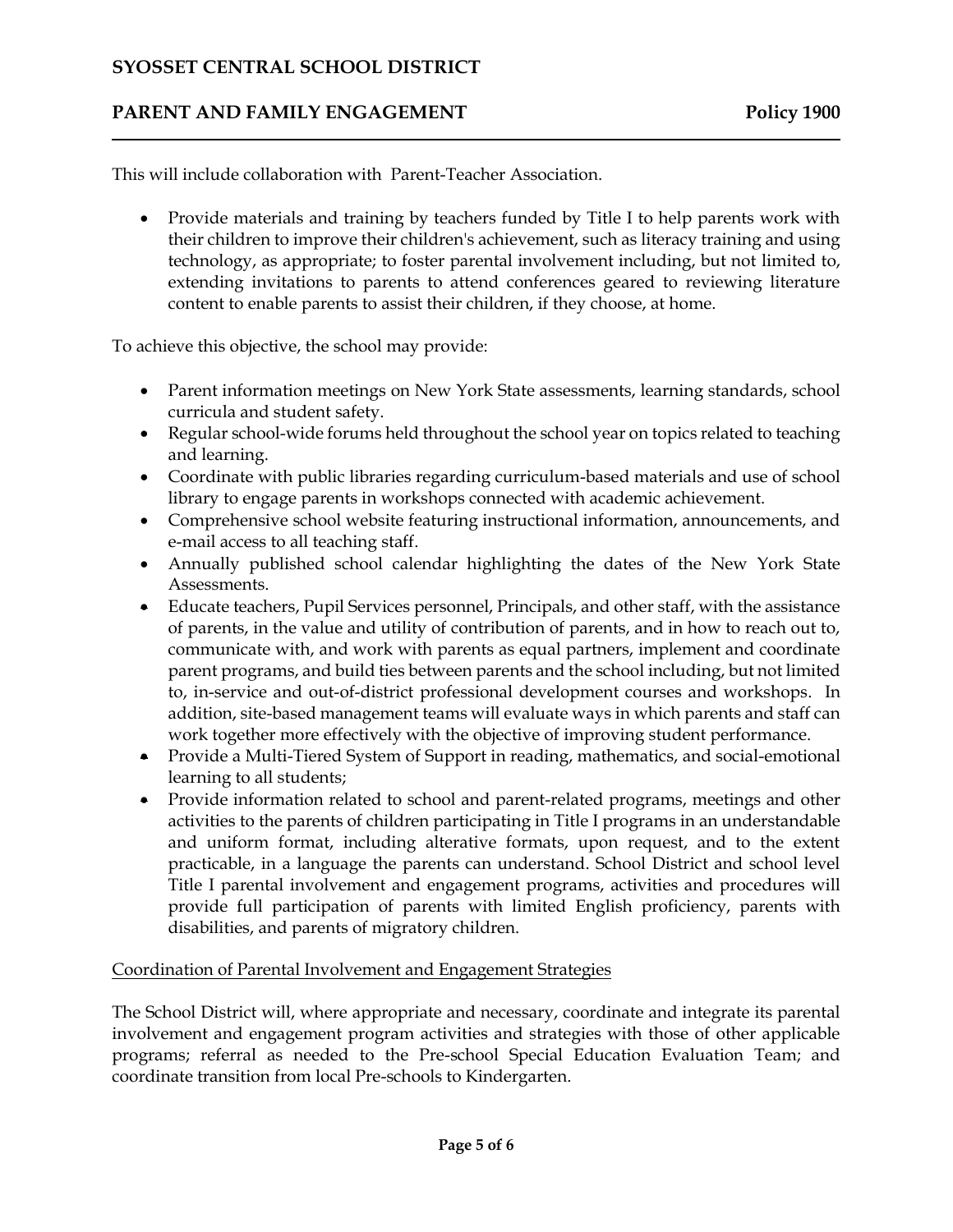# **PARENT AND FAMILY ENGAGEMENT POLICY 1900**

 The schools will disseminate information related to school and parent programs, meetings, and other activities to the parents of participating children in a format and, to the extent practicable, in a language the parents can understand including languages such as Chinese, Japanese, Korean, and Spanish.

Ref: 20 USCA § 6318 (No Child Left Behind Act of 2001) (§1118 of the Elementary and Secondary Education Act) 8 NYCRR §§100.3(b)(3); 100.4(f); 100.5(d)(4); 149.3(16)

Adoption Date: April 17, 2018 Revised: April 16, 2019 Revised: November 18, 2019 Revised: December 14, 2020 Revised: March 21, 2022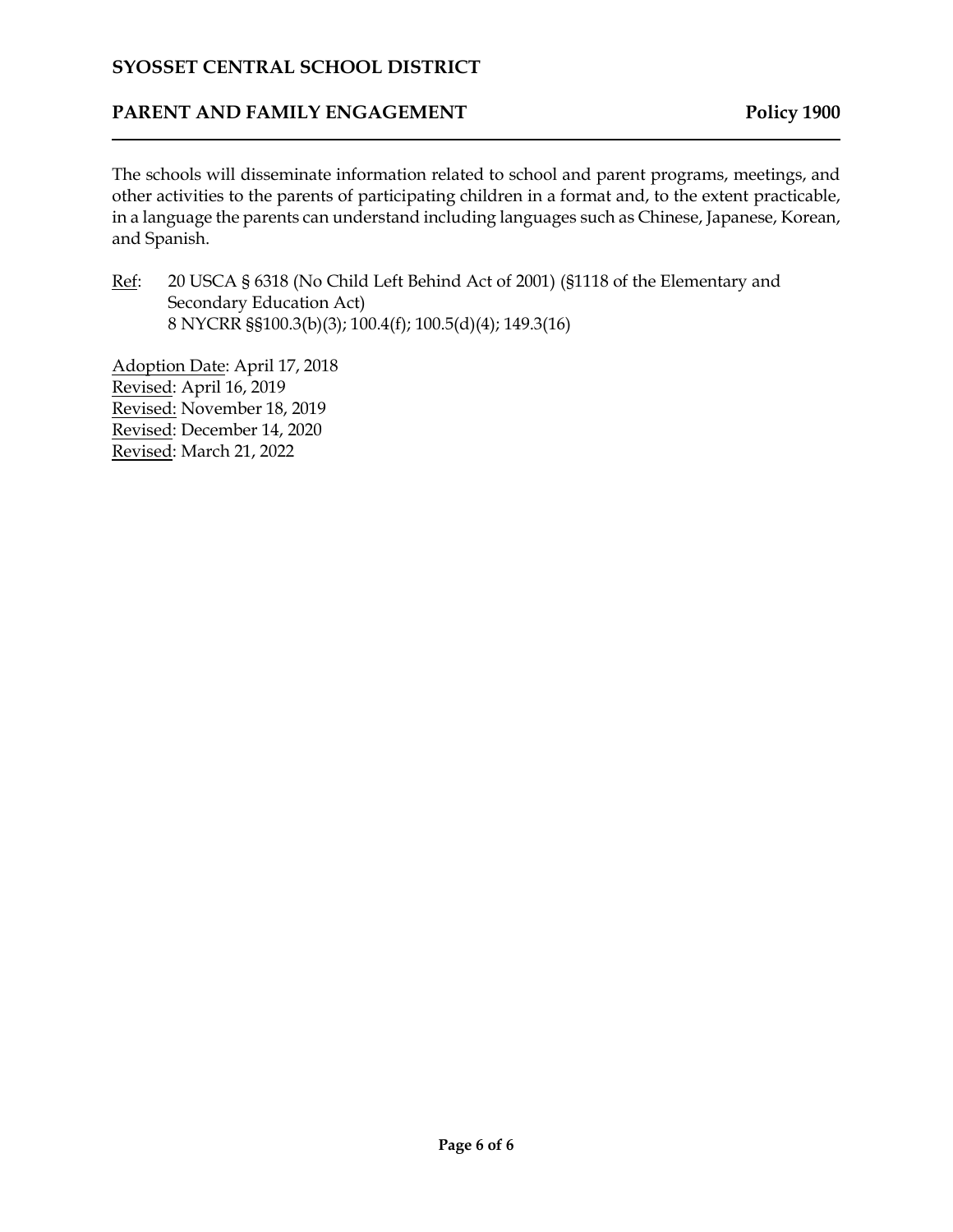#### *-REVIEW REVISED POLICY-*

### **SYOSSET CENTRAL SCHOOL DISTRICT**

# **PARENT AND FAMILY ENGAGEMENT** Policy 1900 **-** E-1

### **Title I Parent and Family Engagement - School Level Policy**

 The South Grove Elementary School recognizes that parents play an integral role in assisting in their child's learning. We encourage parents to be actively involved in their child's education at school and to become full partners in school educational planning and operations. Consistent with the parent involvement goals of ESSA:

 1. The Building Principal and appropriate staff shall convene an annual meeting, at a convenient time, to inform parents of the school's participation in Title I programs, and to explain Title I requirements and the right of the parents to be involved. All parents of children participating in a Title I program will be invited to the meeting.

 2. The school staff shall offer a number of meetings to provide parents the opportunity to meet with school staff and otherwise participate in their child's education. These meetings shall be held at flexible times at the school their child attends.

 3. The school staff shall provide assistance to parents of children served by the School District or school, in understanding such topics as the State's academic content standards and State student academic achievement standards, State and local academic assessments, as well as how to monitor a child's progress and work with educators to improve the achievement of their information to parents, students and staff. Parents may also request meetings with school staff to make suggestions and to participate, as appropriate, in decisions relating to the education of children. The school will provide parents with timely information about Title I programs. The School District will host a conference during the school year at each of its schools to provide this their child. The school will respond to any such suggestions as soon as practicable.

 4. The school staff shall involve parents, in an organized, ongoing, and timely way, in the planning, review, and improvement of Title I programs, including the planning, review, and survey to be completed by all Title I parents. The results of this survey will serve as a guide to improvement of the school's parent involvement policy. The review may take the form of a paper developing strategies for more effective parental involvement.

 5. The Superintendent of Schools or his/her designee will provide all schools in the School District receiving federal financial assistance under Title I, Part A with the technical assistance and all other support deemed necessary by the principals to assist them in planning and implementing effective parental involvement programs and activities that improve student achievement and school performance.

 6. The school staff will coordinate and integrate, to the extent feasible and appropriate, parent involvement programs including but not limited to:

• Parents as Reading Partners (PARP)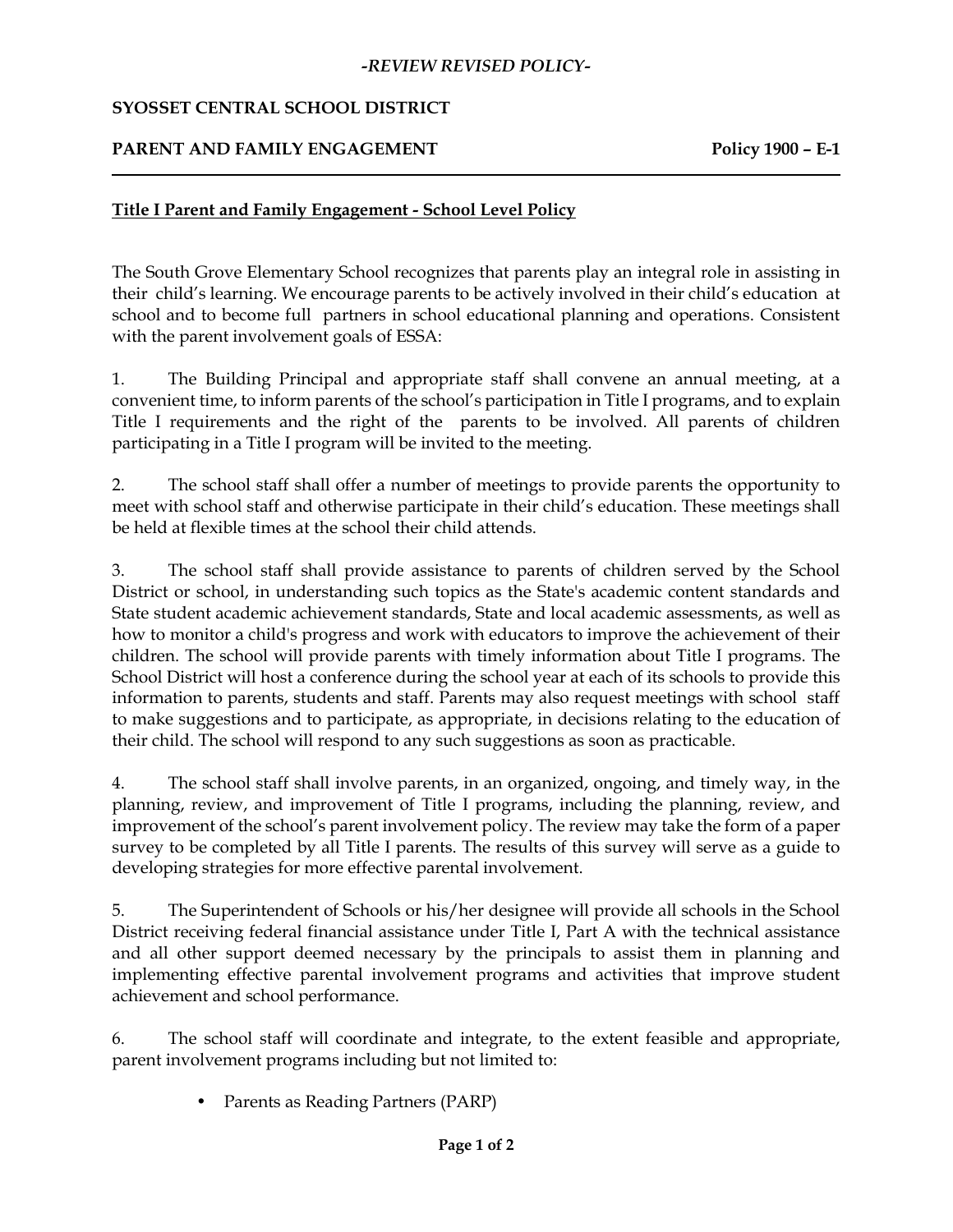#### *-REVIEW REVISED POLICY-*

#### **SYOSSET CENTRAL SCHOOL DISTRICT**

### PARENT AND FAMILY ENGAGEMENT Policy 1900 - E-1

- Open House
- Recognizing cultural holidays and traditions through parent and outside guest speakers
- Participation on emergency response team
- Kindergarten Orientation

 7. The school will educate teachers, Pupil Services personnel, Principals, and other staff, addition, site-based management teams will evaluate ways in which parents and staff can work with the assistance of parents, in the value and utility of contribution of parents, and in how to reach out to, communicate with, and work with parents as equal partners, implement and coordinate parent programs, and build ties between parents and the school including, but not limited to, in-service and out-of-district professional development courses and workshops. In together more effectively with the objective of improving student performance.

 8. The school will provide materials and training by teachers funded by Title I to help parents work with their children to improve their children's achievement, such as literacy training to, extending invitations to parents to attend conferences geared to reviewing literature content and using technology, as appropriate; to foster parental involvement including, but not limited to enable parents to assist their children, if they choose, at home.

 meetings, and other activities to the parents of participating children in a format and, to the extent practicable, in a language the parents can understand including languages such as Chinese, 9. The schools will disseminate information related to school and parent programs, Japanese, Korean, and Spanish.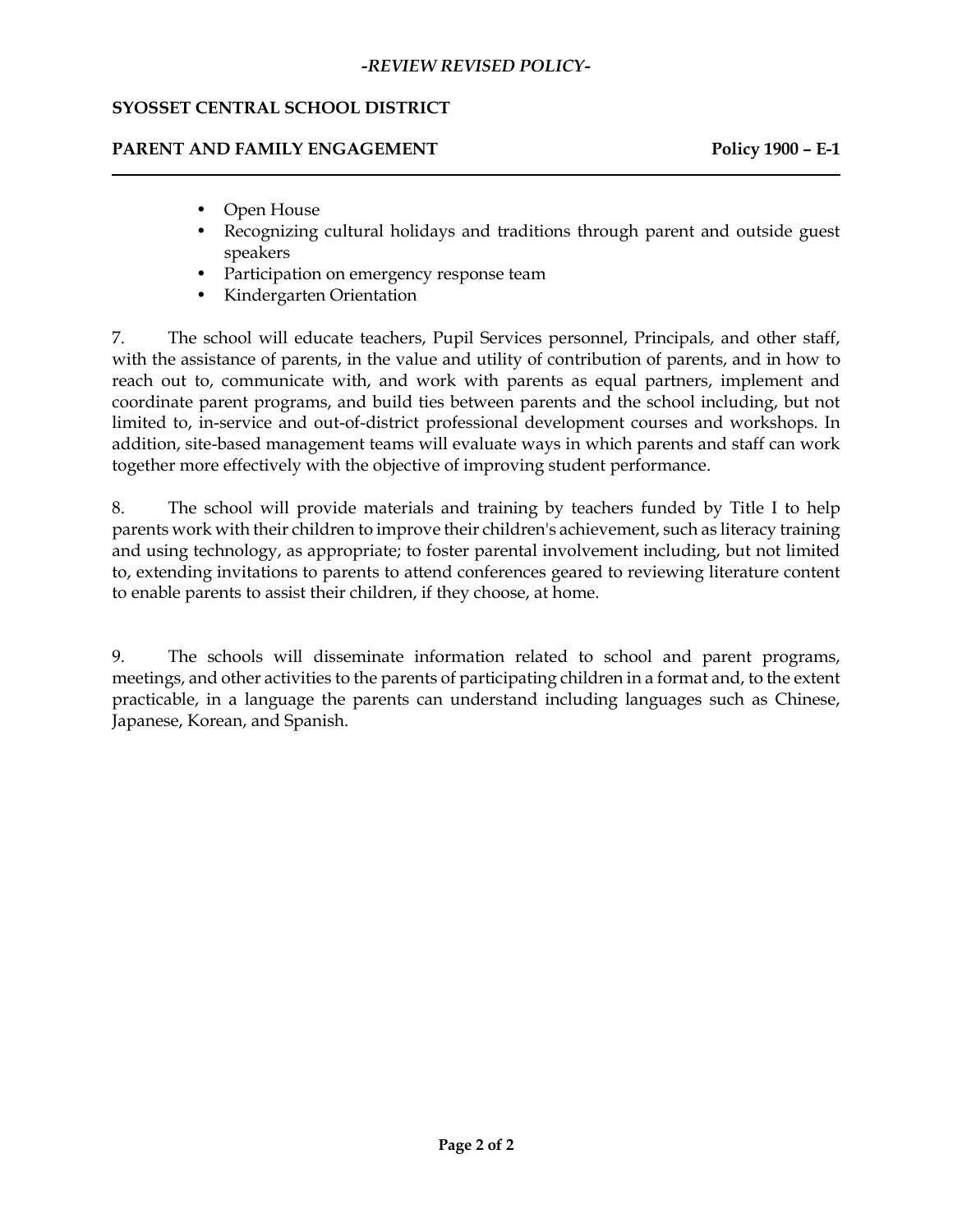#### *-REVIEW REVISED POLICY-*

### **SYOSSET CENTRAL SCHOOL DISTRICT**

### PARENT AND FAMILY ENGAGEMENT Policy 1900 - E-2

#### **Student Academic Achievement School-Parent Compact**

#### *South Grove Elementary School*

To help our elementary-level learners achieve, we mutually agree to abide by the following conditions during the school year:

#### School Responsibilities

South Grove Elementary School will:

- ● Provide high-quality curriculum and instruction in a supportive and effective learning environment;
- ● Hold bi-annual parent-teacher conferences to discuss student achievement, and review the principles of this compact;
- Provide parents with trimester report cards in the classroom and the AIS setting;
- ● Provide parents reasonable access to staff, opportunities to volunteer through the PTA and attendance at/participation in extracurricular events and activities;
- ● Provide additional opportunities for ongoing communication via electronic sources (Google Classroom, google sites and meets, e-mail), PTA meetings, and school-wide events.

#### Parent/Guardian Responsibilities

As parents/guardians, we will support our children's learning in the following ways:

- Monitor my child's attendance;
- Ensure homework completion;
- Supervise access to electronic media;
- Participate in decisions regarding my children's education by attending conferences and team meetings when necessary;
- Promote positive use of my child's extracurricular time such as involvement in clubs; and
- Stay informed about my child's education and communicate with the school regularly.

#### Student Responsibilities

As a student, I will share the responsibility to improve my grades, and agree to:

- Be an active participant in class;
- Regularly complete homework and ask for help when needed;
- Read independently outside of school each day;
- Communicate school and classroom news to my parents weekly; and
- Give to my parents all notices and information received by me from my school every day.